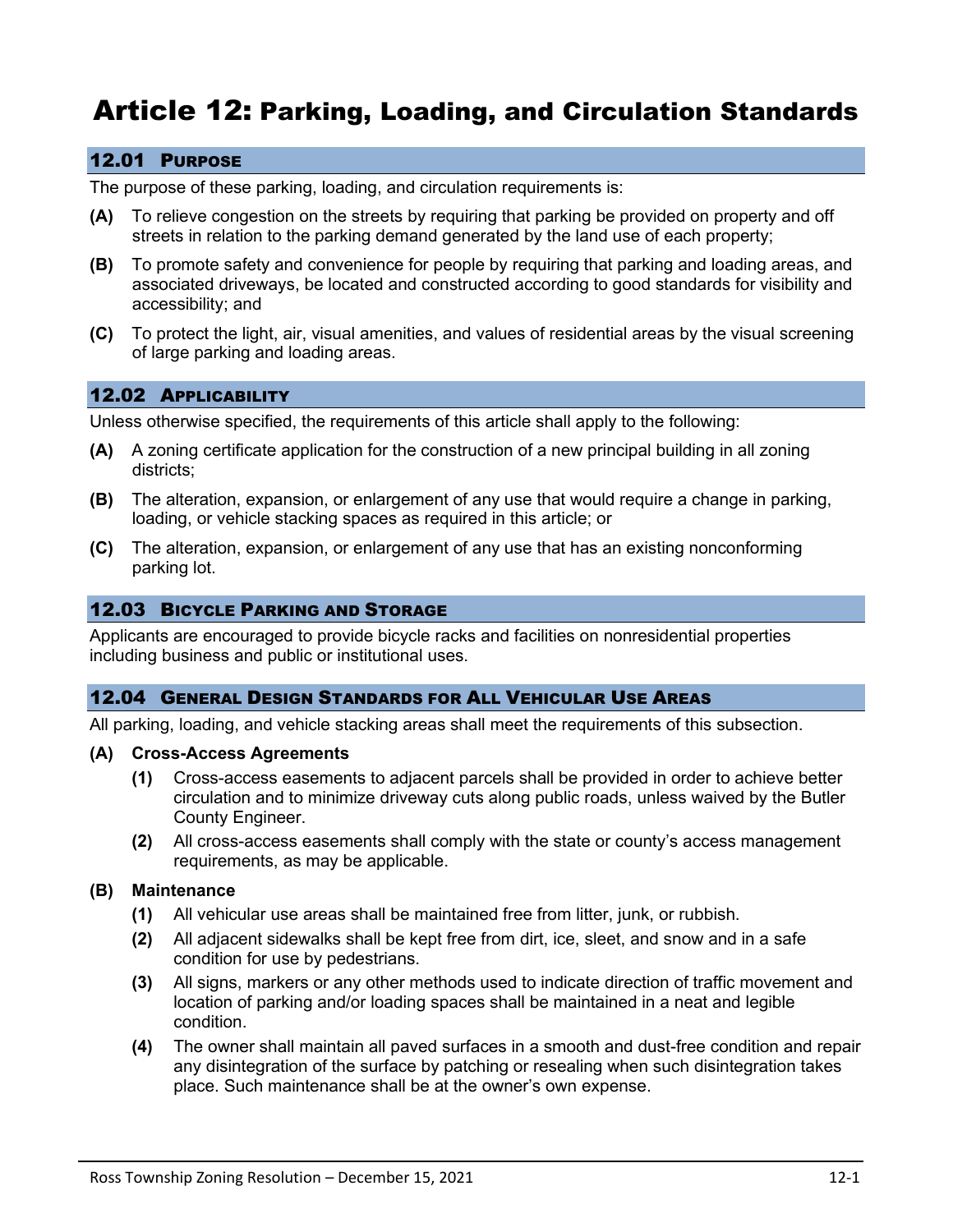**(5)** Any shared maintenance agreements between adjacent property owners shall be filed with the Butler County Recorder.

## **(6) Storage**

The storage of a vehicle or utility trailer for more than 48 continuous hours in a vehicular use area for a nonresidential use is prohibited.

## **(7) Landscaping**

Landscaping for vehicular use areas shall be as established in **Article 11: Landscaping** Standards.

#### **(8) Fire Code**

All vehicular use areas shall conform to all requirements set forth in the applicable fire code.

#### **(9) Drainage**

All vehicular use areas shall be graded, drained, and provided with adequate drainage and storm water management facilities so that the adjacent properties and rights-of-way, including sidewalks, are not subject to flooding by water run-off from the proposed vehicular use areas.

# **(C) Other Uses within Required Vehicular Use Areas**

No vehicle repair work or service of any kind, except emergency repairs, shall be permitted in or associated with any vehicular use area. Outdoor display, sales, or storage of any merchandise within any required vehicular use area are prohibited unless otherwise specifically permitted by this resolution.

## **(D) Surfacing for Areas Serving Nonresidential Uses**

- **(1)** All vehicular use areas shall be graded and paved with an asphalt or concrete surface unless otherwise provided in this article.
- **(2)** Parking spaces within vehicular use areas may be surfaced with up to 100 percent of porous pavement (excluding gravel) or up to 25 percent of structural lawn provided that a maintenance plan is submitted with the zoning certificate application.
- **(3)** Driveways and drive aisles shall not be surfaced with porous pavement or structural lawn.
- **(4)** Failure to comply with any maintenance plan shall be a violation of this resolution.

## **(E) Lighting**

All lighting within a vehicular use area shall be subject to the standards in Section 9.01: Exterior Lighting.

# **(F) Striping**

The individual parking spaces and loading spaces shall be striped according to the approved layout of the vehicular use area.

## 12.05 OFF-STREET PARKING REQUIREMENTS

## **(A) Rules for Computing Parking Spaces**

The following rules shall apply when computing parking spaces:

## **(1) Multiple Uses**

Unless otherwise noted or approved, off-street parking areas serving more than one use shall provide parking in an amount equal to the combined total of the requirements for each use.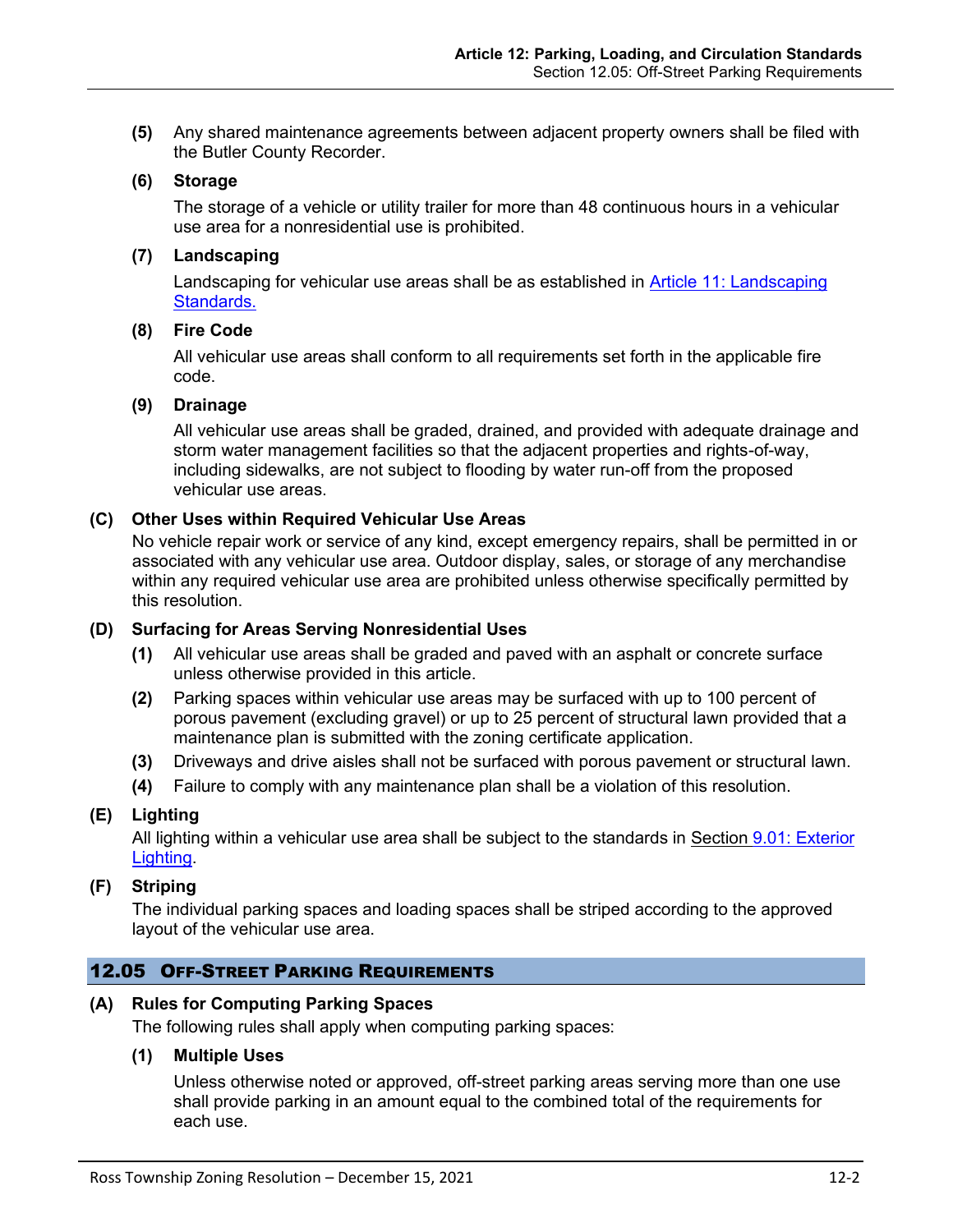# **(2) Fractions**

When a measurement of the number of required spaces results in a fractional number, any fraction of ½ or less shall be rounded down to the next lower whole number and any fraction of more than  $\frac{1}{2}$  shall be rounded up to the next higher whole number.

## **(3) Area Measurements**

- **(a)** Unless otherwise specifically noted, all square footage-based parking standards shall be computed on the basis of gross floor area of all floors in a nonresidential building.
- **(b)** Up to 15 percent of the gross floor area may be excluded from the above calculation if the area is used for storage, loading, unloading, or for mechanical equipment.

#### **(4) Occupancy or Capacity Based Standards**

- **(a)** For the purpose of computing parking requirements based on employees, students, residents, or occupants, calculations shall be based on the largest number of persons working on a single shift, the maximum enrollment, or the maximum occupant load capacity as defined by the Ohio Building Code, whichever is applicable, and whichever results in a greater number of parking spaces.
- **(b)** In the case of benches, pews and similar seating accommodations, each 18 inches thereof shall be counted as one seat for the purpose of determining the parking requirements.

## **(5) Unlisted Uses**

- **(a)** Upon receiving an application for a use not specifically listed in the parking schedule below, the Zoning Inspector shall apply the parking standard specified for the listed use that is deemed most similar to the proposed use in regards to use, size and intensity of use.
- **(b)** If the Zoning Inspector determines that there is no listed use similar to the proposed use, intensity, or size, the Zoning Inspector may refer to the estimates of parking demand based on recommendations of the Institute of Traffic Engineers (ITE) in Trip Generation or the American Planning Association's (APA) Parking Manual.

## <span id="page-2-1"></span>**(B) Required Number of Spaces**

- **(1)** [Table 12-1,](#page-2-0) defines the number of parking spaces required for each use within Ross Township.
- **(2)** For all uses except single-family and two-family dwellings, the total number of parking spaces required in [Table 12-1](#page-2-0) may be reduced by 10 percent.
- **(3)** The total number of spaces required in [Table 12-1](#page-2-0) may be reduced up to a maximum of 50% by utilizing the alternative parking options in Section [12.05\(E\): Special Parking](#page-6-0)  [Provisions.](#page-6-0)

<span id="page-2-0"></span>

| <b>TABLE 12-1: NUMBER OF PARKING SPACES REQUIRED</b> |                                                                                                          |  |  |
|------------------------------------------------------|----------------------------------------------------------------------------------------------------------|--|--|
| <b>Use</b>                                           | <b>Number of Parking Spaces Required</b>                                                                 |  |  |
| <b>Agricultural Use Classification</b>               |                                                                                                          |  |  |
| Agricultural uses                                    | None required                                                                                            |  |  |
| Nurseries or greenhouses                             | One space per 500 square feet of gross floor area, including both permanent and<br>temporary greenhouses |  |  |
| <b>Residential Use Classification</b>                |                                                                                                          |  |  |
| Bed and breakfast establishments                     | One space per guestroom plus two spaces for the permanent dwelling unit.                                 |  |  |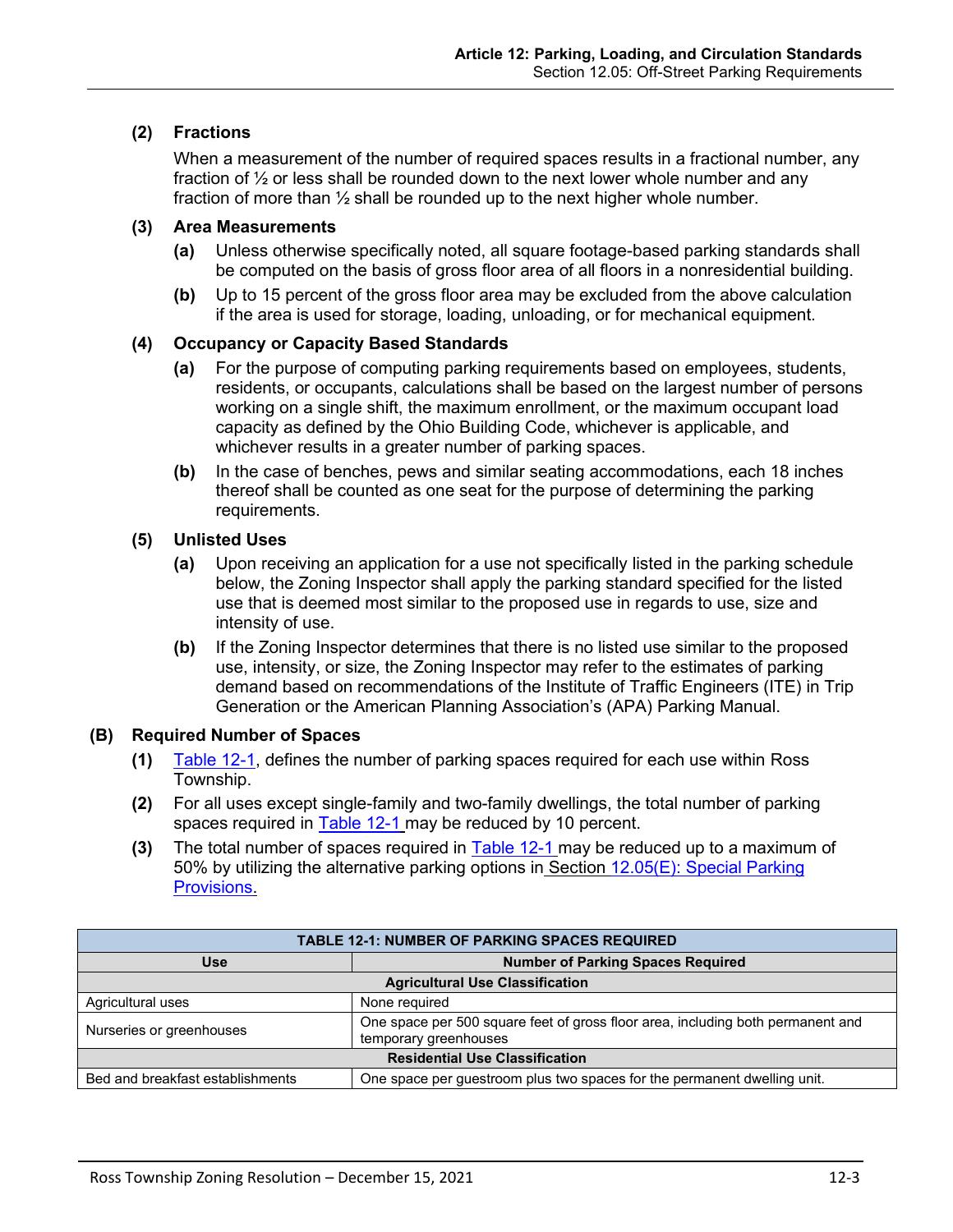| <b>TABLE 12-1: NUMBER OF PARKING SPACES REQUIRED</b>                                                      |                                                                                                                                                                                      |                                                                                  |  |  |
|-----------------------------------------------------------------------------------------------------------|--------------------------------------------------------------------------------------------------------------------------------------------------------------------------------------|----------------------------------------------------------------------------------|--|--|
| <b>Use</b>                                                                                                |                                                                                                                                                                                      | <b>Number of Parking Spaces Required</b>                                         |  |  |
| Single-family, two-family, and multi-family<br>dwellings and permanently sited<br>manufactured housing    | Two spaces per unit                                                                                                                                                                  |                                                                                  |  |  |
| Skilled nursing or personal care facilities,<br>residential facilities, and all other<br>residential uses | One space per each three beds or one per five residents, whichever is greater                                                                                                        |                                                                                  |  |  |
|                                                                                                           | <b>Public and Institutional Use Classification</b>                                                                                                                                   |                                                                                  |  |  |
| Active parks and recreation                                                                               | One space per 5,000 square feet of outdoor area or one space per five seats of<br>stadium/arena seating provided                                                                     |                                                                                  |  |  |
| Cemeteries                                                                                                | occupancy                                                                                                                                                                            | One space per four seats in a chapel or place of assembly at maximum seating     |  |  |
| Churches and places of worship                                                                            | One space per each four seats in the main assembly area or one space per four<br>persons at maximum capacity, whichever is greater                                                   |                                                                                  |  |  |
| Educational facilities (primary or<br>secondary)                                                          | One space per every four seats in the largest auditorium, stadium, or assembly<br>room, whichever is greater, plus six spaces per classroom                                          |                                                                                  |  |  |
| Educational facilities, higher                                                                            | One space per every four seats in the largest auditorium, stadium, or assembly<br>room, whichever is greater, plus five spaces per classroom                                         |                                                                                  |  |  |
| Government offices and buildings                                                                          | One space per 500 square feet of gross floor area                                                                                                                                    |                                                                                  |  |  |
| Hospitals                                                                                                 | One space per every two patient beds plus one space for every 300 square feet of<br>gross floor area of outpatient clinics, laboratories, pharmacies, and other similar uses         |                                                                                  |  |  |
| All other public and institutional uses                                                                   | permanent seat at maximum capacity, whichever is greater                                                                                                                             | One space per 500 square feet of gross building floor area or one space per five |  |  |
|                                                                                                           | <b>Commercial and Office Use Classification</b>                                                                                                                                      |                                                                                  |  |  |
| Assembly halls and conference centers                                                                     | One space for each four persons at maximum building capacity                                                                                                                         |                                                                                  |  |  |
| Automotive service or repair uses                                                                         |                                                                                                                                                                                      | One space per service bay plus one space per 400 square feet of retail space     |  |  |
| Banks and financial institutions                                                                          | One space per 300 square feet of gross floor area                                                                                                                                    |                                                                                  |  |  |
| Commercial entertainment or recreation<br>(indoors)                                                       | One per 400 square feet of gross floor area; or<br>One per five seats if stadium/arena seating provided                                                                              |                                                                                  |  |  |
| Commercial entertainment and recreation<br>(outdoors)                                                     | One per five seats if ballfield/stadium/arena seating provided; or<br>one space per 8,000 square feet of outdoor area                                                                |                                                                                  |  |  |
| Day care centers (adult or child)                                                                         | classroom or activity room                                                                                                                                                           | One space for every 400 square feet of gross floor area plus one space for every |  |  |
| Funeral homes or mortuaries                                                                               | Six spaces for each parlor plus one space for each fleet vehicle or one space for<br>each 50 square feet of floor area in assembly rooms used for services, whichever is<br>greater. |                                                                                  |  |  |
| General offices (administrative,<br>professional, business)                                               | One space per 400 square feet of gross floor area                                                                                                                                    |                                                                                  |  |  |
| Hotel or motel                                                                                            | One space per guest room                                                                                                                                                             |                                                                                  |  |  |
| Kennels and animal day cares                                                                              | One space per 400 square feet of gross floor area                                                                                                                                    |                                                                                  |  |  |
| Medical or dental clinics/offices                                                                         | One space per 300 square feet of gross floor area                                                                                                                                    |                                                                                  |  |  |
| Restaurant, tavern, microbrewery,<br>microdistillery, or microwinery                                      | One space per 150 square feet of gross floor area                                                                                                                                    |                                                                                  |  |  |
| <b>Theaters</b>                                                                                           | One space for each four persons at maximum building capacity                                                                                                                         |                                                                                  |  |  |
| All other retail or service commercial<br>uses                                                            | Building footprint less than 5,000<br>square feet of gross floor area                                                                                                                | One space per 300 square feet of gross floor<br>area                             |  |  |
|                                                                                                           | Building footprint of 5,001 to<br>50,000 square feet of gross floor<br>area                                                                                                          | One space per 350 square feet of gross floor<br>area                             |  |  |
|                                                                                                           | Building footprint of 50,001<br>square feet or more of gross<br>floor area                                                                                                           | One space per 400 square feet of gross floor<br>area                             |  |  |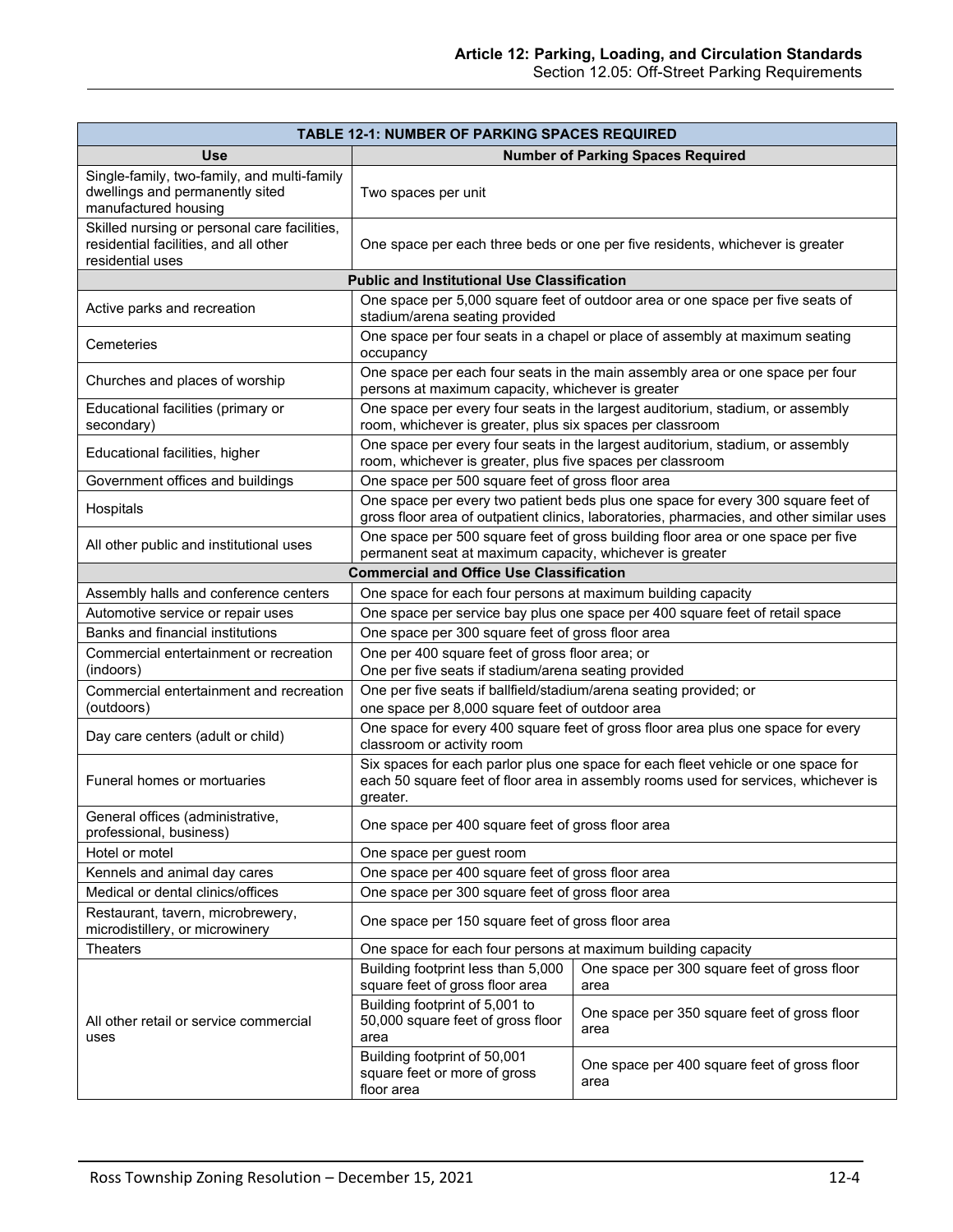| <b>TABLE 12-1: NUMBER OF PARKING SPACES REQUIRED</b>                                                        |                                                |                                                                                                                                                                                                                                   |  |
|-------------------------------------------------------------------------------------------------------------|------------------------------------------------|-----------------------------------------------------------------------------------------------------------------------------------------------------------------------------------------------------------------------------------|--|
| <b>Use</b>                                                                                                  |                                                | <b>Number of Parking Spaces Required</b>                                                                                                                                                                                          |  |
|                                                                                                             |                                                | Industrial Use Classification - The total number of required spaces for uses in the industrial use classification shall be<br>cumulative based on the variety of different functions present in a single use as established below |  |
| Offices or administrative areas                                                                             |                                                | One space per 300 square feet of gross floor area                                                                                                                                                                                 |  |
| Indoor sales area and displays of goods<br>manufactured on site                                             |                                                | One space per 400 square feet of indoor gross floor area                                                                                                                                                                          |  |
| Indoor areas<br>1-3,000 square feet of<br>used for<br>floor area                                            |                                                | One space per 300 square feet of gross floor area                                                                                                                                                                                 |  |
| storage,<br>warehousing,<br>assembly,<br>vehicular<br>service, or<br>general<br>manufacturing<br>activities | 3,001-5,000 square<br>feet of floor area       | One space per 500 square feet of gross floor area                                                                                                                                                                                 |  |
|                                                                                                             | 5,001-10,000 square<br>feet of floor area      | One space per 1,000 square feet of gross floor area                                                                                                                                                                               |  |
|                                                                                                             | 10,001 or more<br>square feet of floor<br>area | One space per 1,500 square feet of gross floor area                                                                                                                                                                               |  |
| Outdoor storage area (3,000 square feet<br>or less)                                                         |                                                | One space per 1,500 square feet of gross outdoor area                                                                                                                                                                             |  |
| Outdoor storage area (more than 3,000<br>square feet)                                                       |                                                | One space per 2,500 square feet of gross outdoor area                                                                                                                                                                             |  |
| <b>Miscellaneous Use Classification</b>                                                                     |                                                |                                                                                                                                                                                                                                   |  |
| <b>Essential services</b>                                                                                   |                                                | Utilize the parking space requirements for the industrial use classification above.                                                                                                                                               |  |
| Mining and extraction                                                                                       |                                                |                                                                                                                                                                                                                                   |  |
| Mixed use buildings                                                                                         |                                                | One space per 300 square feet of nonresidential gross floor area and one and one-<br>half spaces for each dwelling unit                                                                                                           |  |
| Multi-tenant developments                                                                                   |                                                | One space per 350 square feet of gross floor area                                                                                                                                                                                 |  |

## **(C) Parking Requirements for Physically Disabled**

Applicants shall provide parking spaces for the physically disabled as required by the Ohio Building Code and shall include all necessary markings, striping, and signage.

## **(D) Design Standards for Off-Street Parking**

#### **(1) Location of Parking Spaces**

- **(a)** Off-street parking areas with five or more parking spaces shall be:
	- **(i)** Set back a minimum of 30 feet from the road right-of-way; and
	- **(ii)** Shall not be located in any required landscape areas as established in Section Article 11: Landscaping Standards.
- **(b)** Parking spaces in the residential zoning districts may be located in any required yard provided it is on a paved driveway or other parking surface. The driveway or parking surface shall be set back a minimum of one foot from all lot lines.
- **(c)** In all nonresidential zoning districts, off-street parking may be located in any yard outside of any required landscaping or buffer areas. Such parking areas shall be set back a minimum of five feet from all lot lines and shall be surfaced in accordance with this article.

#### **(2) Minimum Dimensions of Off-Street Parking Spaces**

Parking spaces and driveway aisles shall have minimum rectangular dimensions of not less than the following:

**(a)** Parking stalls shall conform to the minimum standards set forth in [Table 12-2](#page-5-0) and [Figure 12-A.](#page-5-1)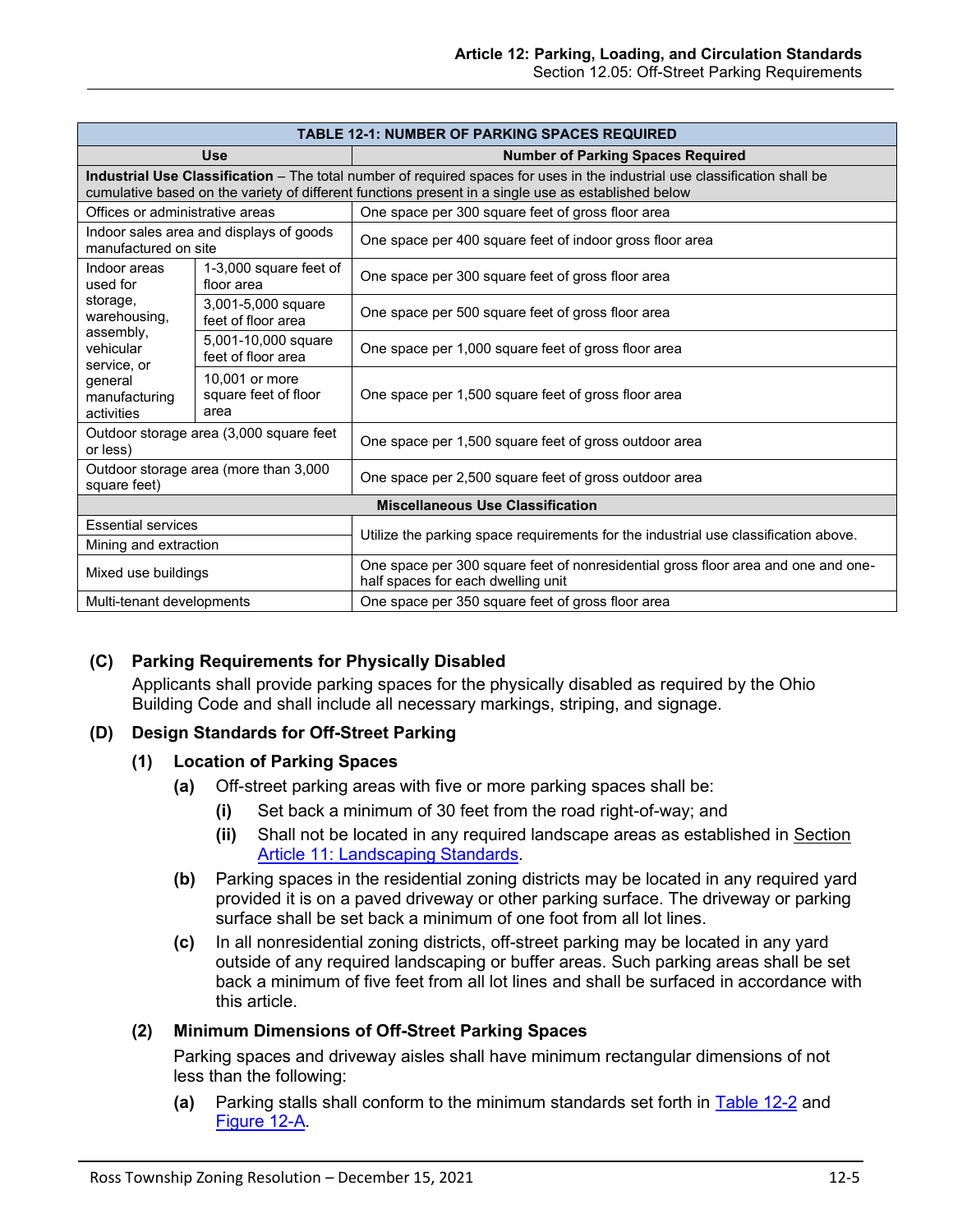<span id="page-5-0"></span>**(b)** Any parking space adjoining a landscaped area of the parking lot may include a twofoot overhang into the landscaped area as part of the required parking stall length, provided curbing or well-maintained wheel stops are used to prevent damage to landscaped areas.

| <b>TABLE 12-2: PARKING AREA DIMENSIONS</b> |                                                                      |                                                                             |                                                |                                                  |  |  |
|--------------------------------------------|----------------------------------------------------------------------|-----------------------------------------------------------------------------|------------------------------------------------|--------------------------------------------------|--|--|
| <b>Angle of Parking</b><br>(degrees)       | One-Way<br><b>Maneuvering</b><br><b>Aisle Width</b><br>(Feet)<br>"A" | <b>Two-Way</b><br><b>Maneuvering</b><br><b>Aisle Width</b><br>(Feet)<br>"A" | <b>Parking Stall</b><br>Width<br>(Feet)<br>"R" | <b>Parking Stall</b><br>Length<br>(Feet)<br>``C" |  |  |
| $0 - \text{Parallel}$                      | 12                                                                   | 20                                                                          | 9                                              | 23                                               |  |  |
| $30 - 53$                                  | 14                                                                   | 20                                                                          | 9                                              | 19                                               |  |  |
| $54 - 75$                                  | 19                                                                   | 21                                                                          | 9                                              | 19                                               |  |  |
| $76 - 90$                                  | 22                                                                   | 24                                                                          | 9                                              | 19                                               |  |  |



*Figure 12-A: Parking area dimensions*

# <span id="page-5-1"></span>**(3) Access to Off-Street Parking Spaces**

- **(a)** Except in the case of single- and two-family dwellings, any parking area shall be designed in such a manner that any vehicle leaving or entering the parking area from or into a public or private street shall be traveling in a forward motion.
- **(b)** The entrances and exits of the parking area shall be clearly marked and parking areas having more than one aisle or driveway shall have appropriate arrows and striping on the pavement to indicate traffic direction.

## **(4) Wheels Stops and Curbs**

- **(a)** Curbs or wheel stops that are at least four inches high and four inches deep shall be provided for parking spaces located adjacent to walkways and sidewalks to protect pedestrians.
- **(b)** Continuous curbing is discouraged but if curbing is used, it should be cut curbing or scissor curbing to allow for the passage of stormwater. See [Figure 12-B.](#page-6-1)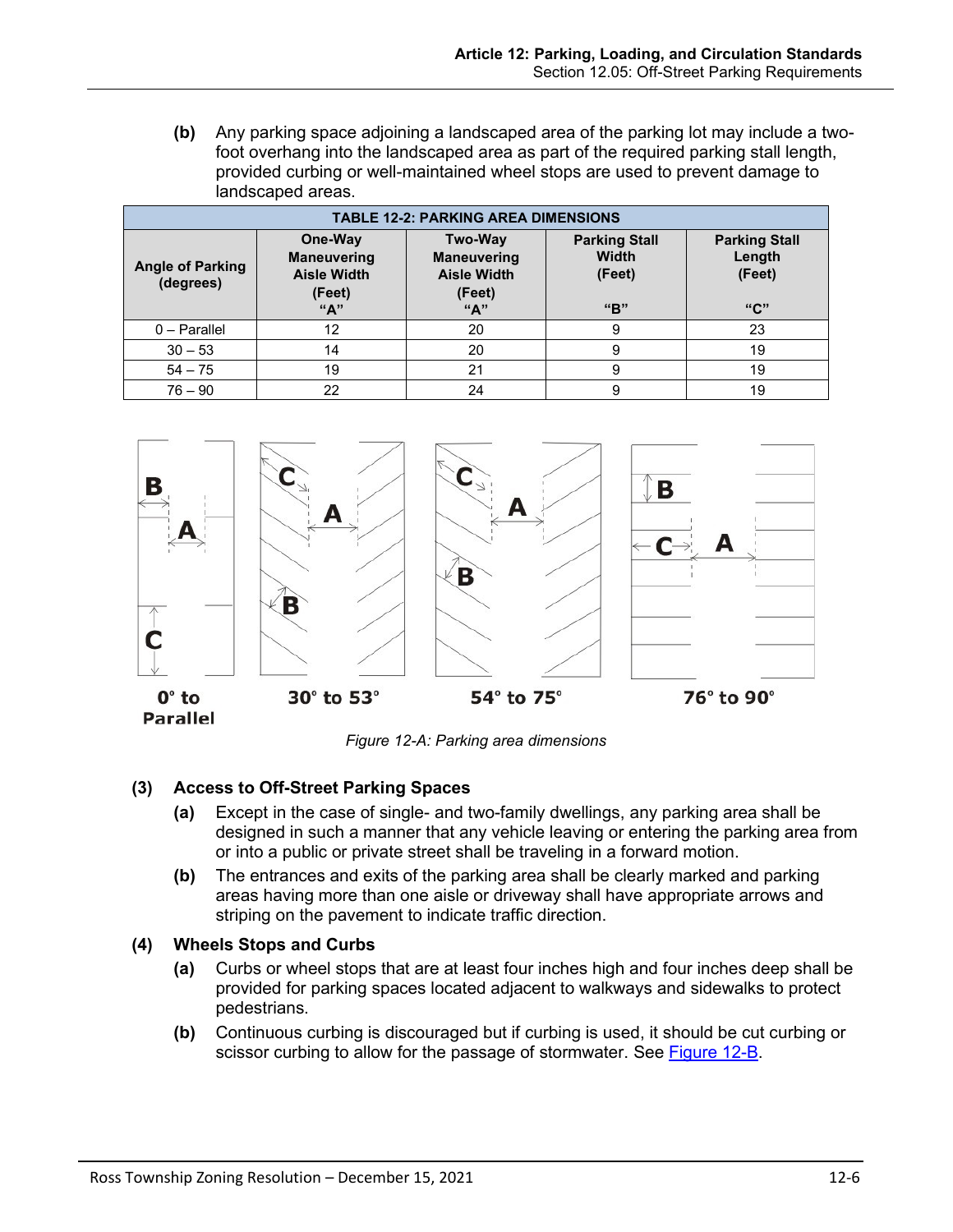

*Figure 12-B: Cuts in the continuous curb allow for stormwater to be directed into landscaped areas.*

- <span id="page-6-1"></span>**(c)** Where provided, wheel stops or curbs shall be placed to allow for two feet of vehicle overhang area within the dimension of the parking space. In cases where the overhang will be over a landscaped area, the parking stall length may be reduced by two feet.
- **(d)** Where provided, wheel stops and curbs should be designed to allow for snow removal and access to snow storage areas, including on landscaped islands and adjacent buffers.

## <span id="page-6-0"></span>**(E) Special Parking Provisions**

The following are optional methods of accommodating parking as an alternative to constructing the required number of parking spaces on an individual lot pursuant to this article. The use of either one of these alternatives shall require review and approval by the Zoning Inspector as part of a zoning certificate application.

## **(1) Land Bank Parking**

A portion of the required parking spaces may remain landscaped and unpaved or paved with pervious pavement provided that the parking and unpaved areas complies with the following standards. See [Figure 12-C.](#page-7-0)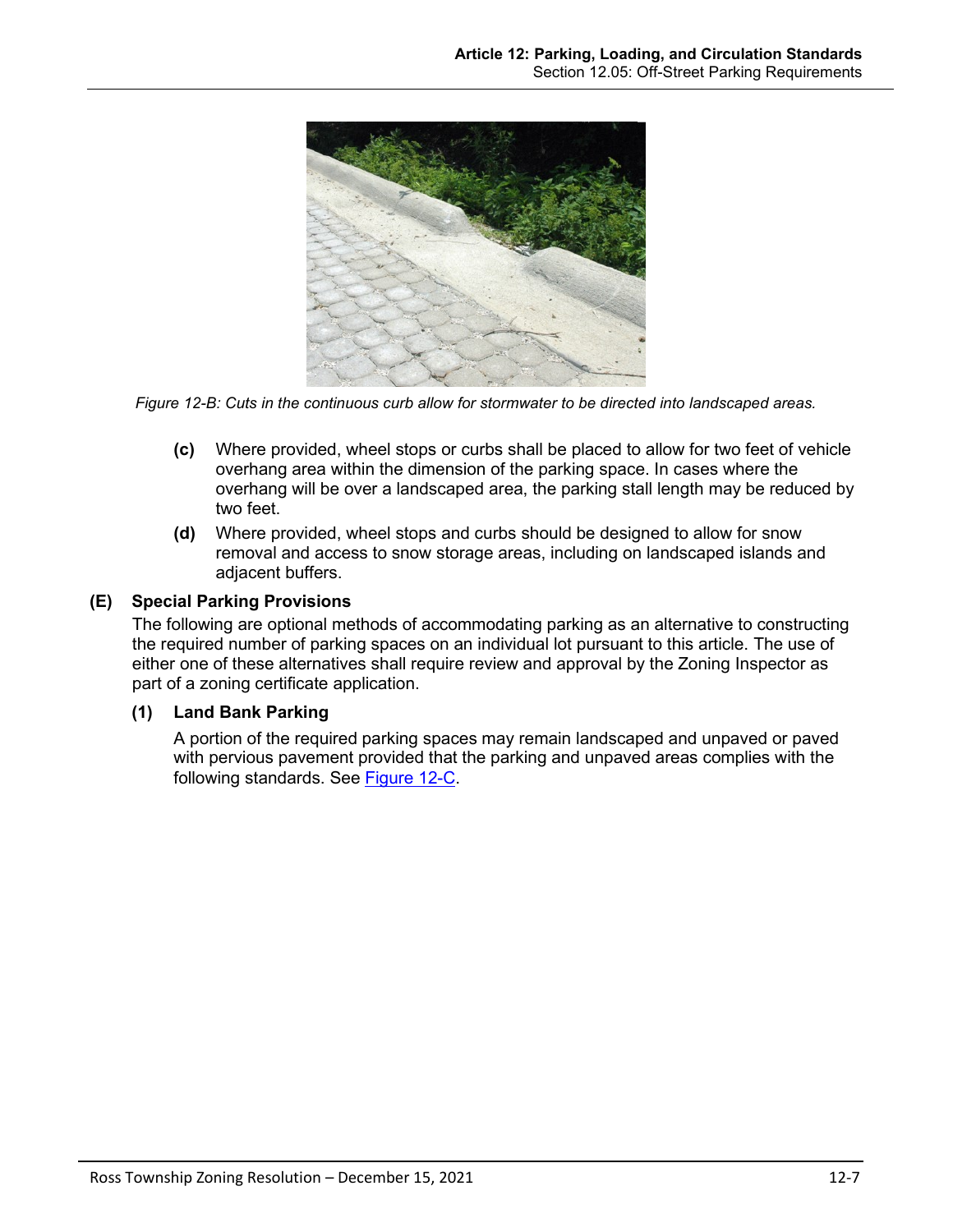

<span id="page-7-0"></span>*Figure 12-C: Illustrative example of land bank parking (right side) where a portion of the designated parking area is not paved at the same time as the remainder of the parking area.*

- **(a)** The parking plan submitted as part of the application shall denote the location and layout of that portion of the parking area that is not required at the time of application. The plan shall indicate that the land bank parking spaces will be constructed in the event that the Zoning Inspector makes a finding, at any time, that all or any portion of this parking is necessary.
- **(b)** Land bank parking shall not account for more than 50 percent of the required parking spaces as established in Section [12.05\(B\): Required Number of Spaces.](#page-2-1)
- **(c)** At no time shall any portion of the required parking area that is so designated for future parking be used for the construction of any structure. Pervious pavers may be used to provide parking provided that the pavers allow for grass and other vegetation to grow through the material.
- **(d)** At no time shall any portion of the required parking or loading area that is so designated for future construction as provided herein be counted as open space or other non-paved areas required by other provisions of this resolution.
- **(e)** The owner shall initiate construction of the approved "future" parking area, as identified on the approved parking plan, within three months of the receipt of a certified letter or a letter through normal postal service (in the event that the certified letter is not accepted) sent to the owner of record from the Zoning Inspector, identifying that such parking is reasonably determined to be necessary.
- **(f)** Land bank parking areas shall be calculated into the storm water calculations as if the entire land bank parking area was paved.

# **(2) Shared or Off-Site Parking**

A portion of the required parking spaces may be located on an adjacent or nearby property if the parking area complies with the following standards.

- **(a)** Shared parking is encouraged and permitted if the multiple uses that the shared parking will benefit can cooperatively establish and operate the facilities.
- **(b)** Off-site parking shall not be used to satisfy the off-street parking standards for residential uses.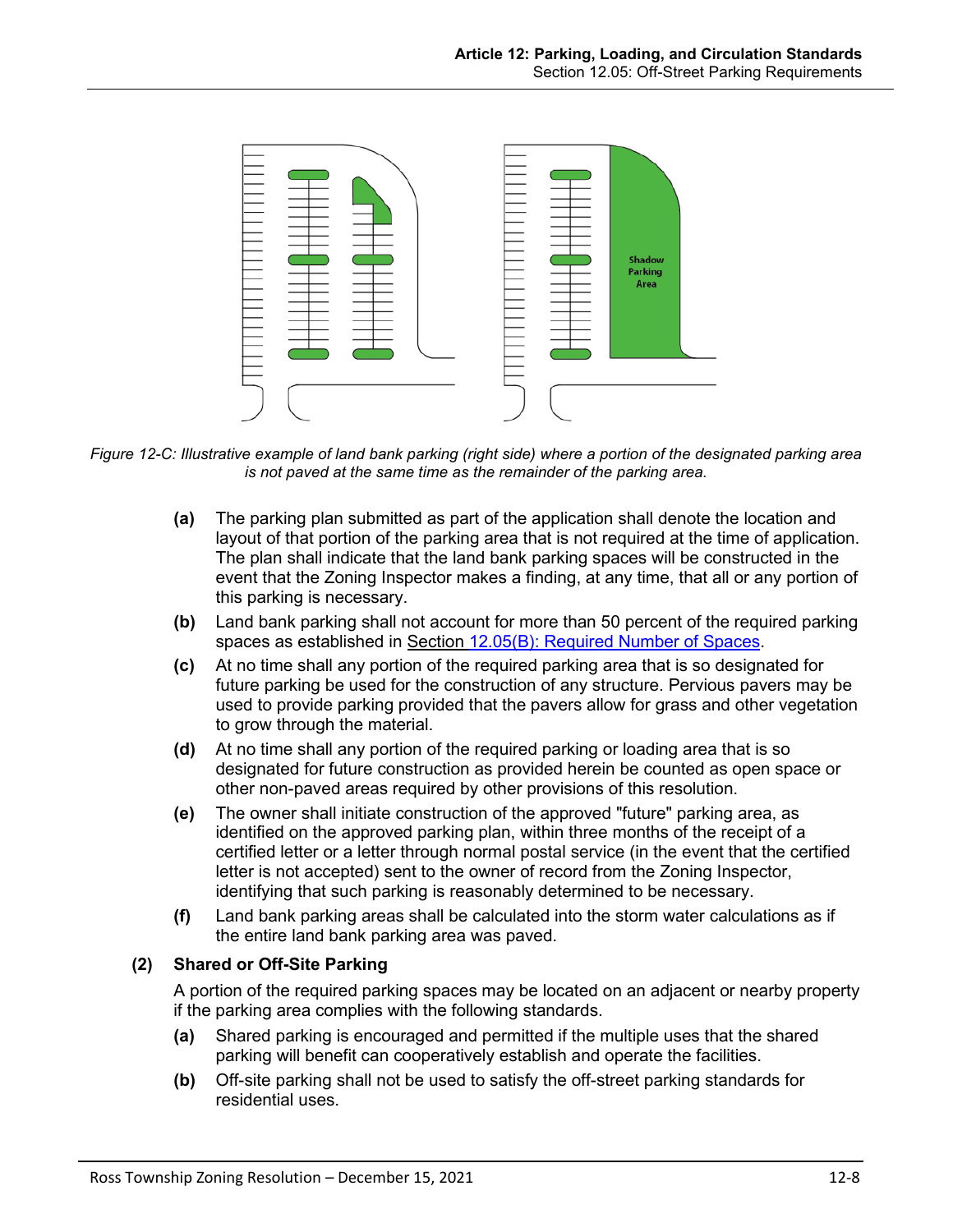- **(c)** Required parking spaces reserved for persons with disabilities shall not be located in an off-site parking area.
- **(d)** Shared or off-site parking shall not be permitted on a vacant lot in a residential zoning district unless permitted by the BZA as part of a conditional use review.
- **(e)** Shared or off-site parking areas shall adhere to the regulations of the same or a more intensive zoning classification than that required for the use served.
- **(f)** In the event that a shared or off-site parking area is not under the same ownership as the principal use served, a written parking agreement shall be required and must be approved by the township's legal counsel.
- **(g)** No shared or off-site parking space shall be located more than 500 feet from the primary entrance of the use served, measured along the shortest legal, practical walking route. This route may include crossing a right-of-way provided it uses a legal crosswalk.
- **(h)** The applicant shall have the burden of proof for reduction of the total number of parking spaces and shall document and submit information substantiating their request. Shared or off-site parking may be approved if it complies with the following standards:
	- **(i)** A sufficient number of spaces shall be provided to meet the highest demand of the participating uses.
	- **(ii)** Evidence shall be submitted by the parties operating the shared parking area, to the satisfaction of the Zoning Inspector, documenting the nature of uses and the times when the individual uses will operate so as to demonstrate the lack of potential conflict between the users of the parking spaces.
	- **(iii)** Shared or off-site parking shall not account for more than 50 percent of the required parking spaces as established in Section [12.05\(B\): Required Number](#page-2-1)  [of Spaces.](#page-2-1)
	- **(iv)** Any change in use of the activities served by a shared or off-site parking area will be deemed an amendment to the shared or off-site parking area plan and will require BZA review and approval.
	- **(v)** All shared or off-site parking plans and agreements shall be recorded in the office of the Butler County Recorder and a copy of the recorded document shall be provided to Ross Township prior to any zoning certificate or business use certificate being issued.

# 12.06 OFF-STREET LOADING REQUIREMENTS

A permanently paved and maintained area for standing, loading and unloading of delivery vehicles shall be provided for principal uses in the nonresidential districts. These off-street loading facilities shall be in accordance with the following specifications:

## **(A) Number of Spaces**

This resolution does not require a minimum number of off-street loading spaces. However, uses which receive frequent deliveries are required to provide adequate space, built to the standards as identified in this subsection.

## **(B) General Design Standards**

Every loading space that is provided shall be designed, constructed, and maintained in accordance with the standards and requirements set forth in this subsection.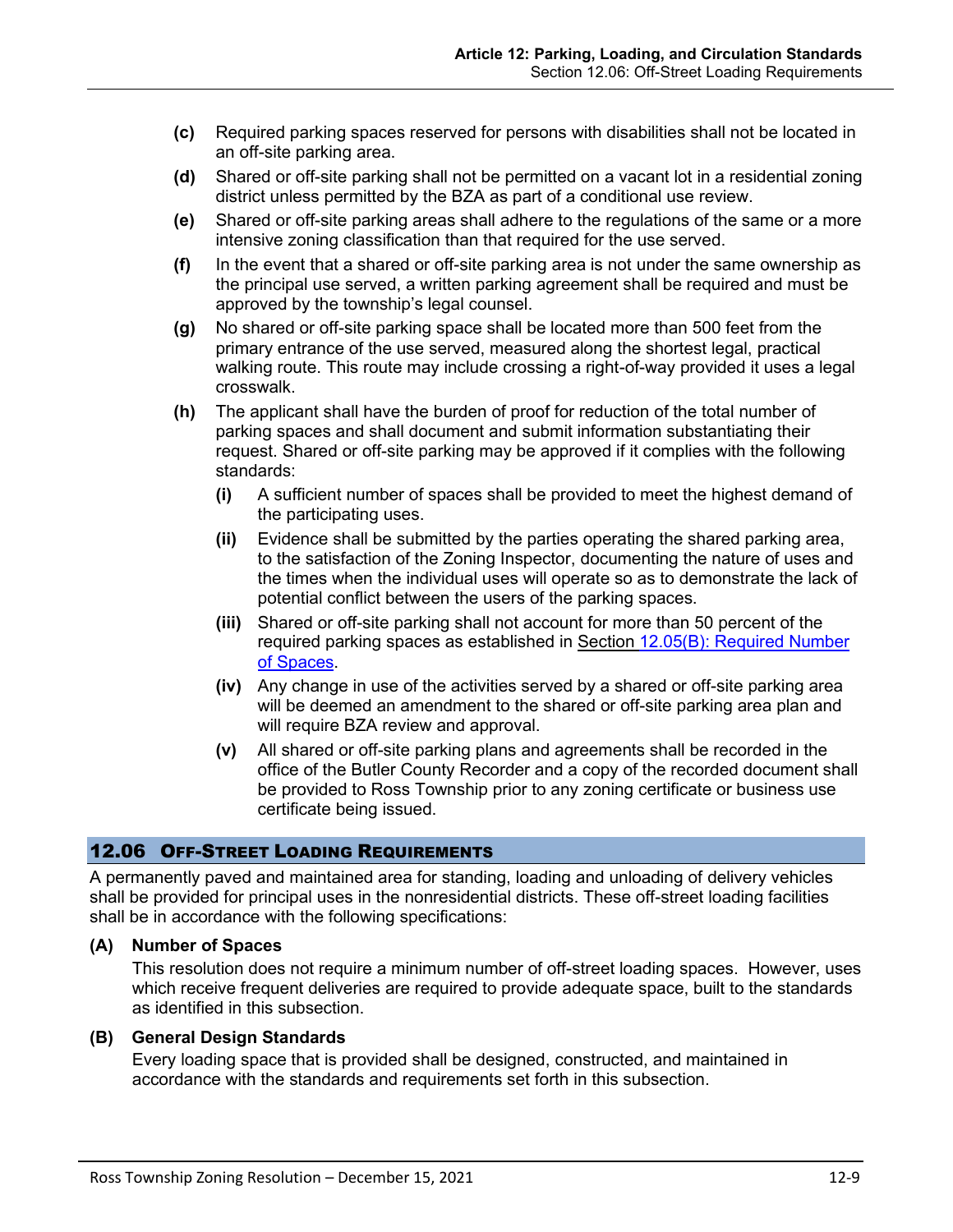# **(1) Location of Required Loading Spaces**

- **(a)** Loading spaces shall be located on the same lot as the building or structure to which they serve. No loading space shall be located in any required front yard, nor shall it permit any vehicle to extend into any front yard or across any lot lines of a more restrictive district while the vehicle is being loaded or unloaded.
- **(b)** Loading spaces shall be set back a minimum of 25 feet from any lot line in a residential district unless wholly within a completely enclosed building or unless enclosed on all sides by a wall or uniformly painted board fence not less than six feet in height.
- **(c)** In all other cases, loading spaces shall be set back a minimum of ten feet from all lot lines.

## **(2) Dimensions**

No required loading space shall be less than 12 feet in width or 25 feet in length or have a vertical clearance of less than 14 feet.

#### **(3) Access**

- **(a)** Loading spaces shall be designed and arranged to provide access to a street or alley in a manner that will create the least possible interference with traffic movement and parking lot circulation.
- **(b)** No part of any truck or van that is being loaded or unloaded may extend into the right-of-way of a public thoroughfare.
- **(c)** Loading spaces shall be designed with sufficient apron area to accommodate truckturning movements and to prevent backing of trucks onto any street right-of-way.

## **(4) Screening**

- **(a)** All operations, materials, and vehicles within any loading space that are visible from a public street or from any residential use shall be screened.
- **(b)** The screening material shall be at least 6 feet in height and 100 percent opaque and shall satisfy the buffer requirements of the most restrictive adjacent district.

## 12.07 VEHICLE STACKING REQUIREMENTS

Where drive-through facilities are permitted, vehicle stacking spaces shall be provided according to this section.

#### **(A) General Standards**

- **(1)** Audible electronic devices such as loudspeakers, automobile service order devices, and similar instruments shall be set back a minimum of 200 feet from any adjacent residential dwelling unit.
- **(2)** All drive-through areas, including but not limited to drive-through signs, stacking lanes, trash receptacles, loudspeakers, drive up windows, and other objects associated with the drive-through area shall be located in the side or rear yard of a property to the maximum extent feasible, and shall not cross, interfere with, or impede any public right-of-way.
- **(3)** Drive-through signs shall be regulated in accordance with Section <>.

## **(B) Stacking Space and Lane Requirements**

**(1)** The number of required stacking spaces shall be as provided for in [Table 12-3.](#page-10-0) See [Figure](#page-10-1)  [12-D](#page-10-1) for illustration of stacking spaces: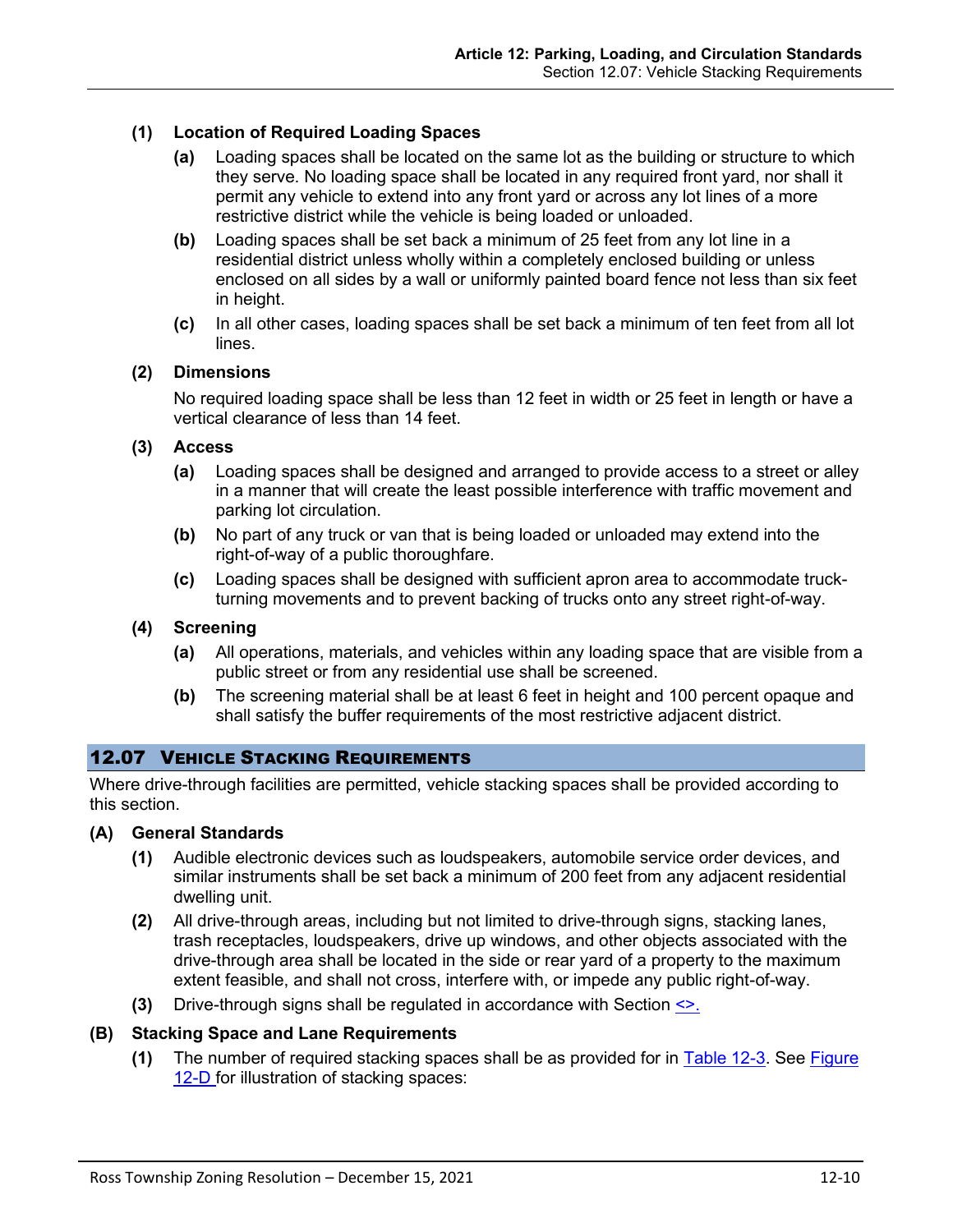<span id="page-10-0"></span>

| <b>TABLE 12-3: STACKING SPACE REQUIREMENTS</b>             |                                                        |                                                                                |  |  |  |
|------------------------------------------------------------|--------------------------------------------------------|--------------------------------------------------------------------------------|--|--|--|
| <b>Activity</b>                                            | <b>Minimum</b><br><b>Stacking Spaces</b><br>(per lane) | <b>Measured</b><br>From:                                                       |  |  |  |
| Financial Institution or Automated Teller<br>Machine (ATM) | 3                                                      | <b>Teller or Window</b>                                                        |  |  |  |
| Restaurant                                                 | 6                                                      | First Pick-Up Window that is<br>closest to the Drive-Through<br>Sign/Order Box |  |  |  |
| Full-Service Car/Truck Wash                                | 6                                                      | Outside of Washing Bay                                                         |  |  |  |
| Self-Service or Automated Car/Truck Wash                   | 2                                                      | Outside of Washing Bay                                                         |  |  |  |
| Other                                                      | As determined by the Zoning Inspector                  |                                                                                |  |  |  |

**(2)** Stacking lanes shall be provided for any use having a drive-through establishment and shall apply comply with the following standards:



<span id="page-10-1"></span>*Figure 12-D: Location of stacking spaces and lanes. Note that the stacking lanes are oriented toward the side and rear yards rather than the front yard.*

- **(a)** Drive-through stacking lanes shall have a minimum width of ten feet and a minimum length of 18 feet for each space required.
- **(b)** When stacking lanes are separated from other stacking lanes, bypass lanes or from other site areas, the separation shall be by means of a raised concrete median, concrete curb, or landscaping, or striping to designate the stacking lanes.
- **(c)** Stacking lanes shall be set back 25 feet from rights-of-way.
- **(d)** The number of stacking spaces required by [Table 12-3](#page-10-0) shall be required for each separate stacking lane. If two or more stacking lanes converge into one lane (e.g., two lane separate lanes to order at a restaurant converge to one lane after the drivethrough sign), the stacking spaces shall be measured in accordance with [Table 12-3](#page-10-0) with the spaces located after the convergence point counting toward both stacking lanes.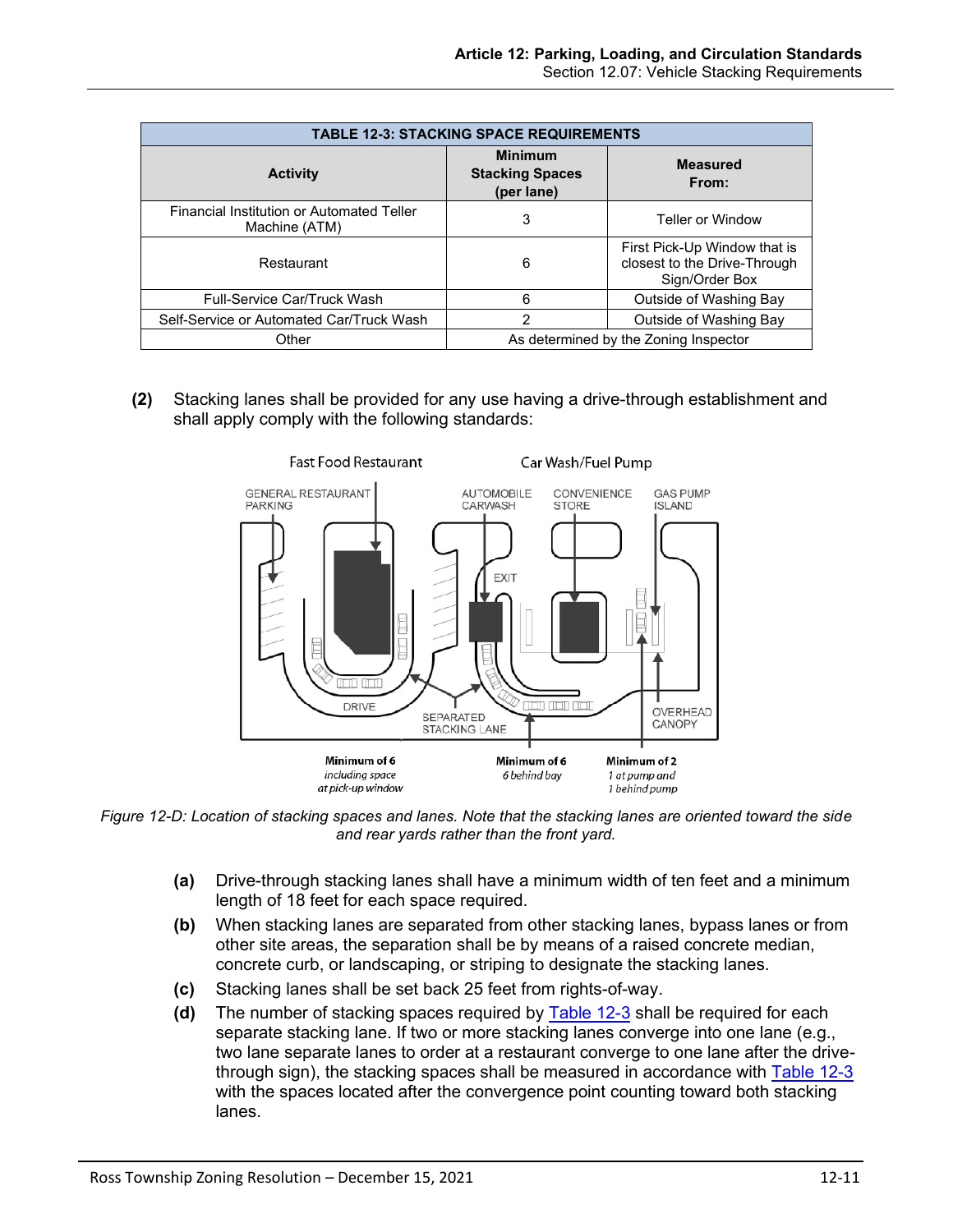# 12.08 PARKING OF COMMERCIAL AND RECREATIONAL VEHICLES ON LOTS IN RESIDENTIAL DISTRICTS

## **(A) Commercial Vehicles**

- **(1)** Only those vehicles that are classified as a Light Duty Truck, Class 1 or Class 2 by the Federal Highway Administration are permitted to be parked or stored on residential lots in the R-1, R-2, R-3, and R-4 Districts and on any residential lot in a PUD that is less than one acre in size. All other classification of vehicles may only be parked or stored on residential lots when within a fully enclosed building.
- **(2)** Residents who rent or lease a commercial moving vehicle for the purpose of moving their personal or household goods, may park the vehicle in their driveway for up to 48 hours for the purpose of loading and unloading.

# **(B) Parking and Storage of Recreational Vehicles**

- **(1)** All recreational vehicles that are parked or stored outside of an enclosed building shall be subject to the following general standards:
	- **(a)** Recreational vehicles shall not be used as living quarters, whether temporary or permanent, and no business shall be conducted in a recreational vehicle while the vehicle is stored.
	- **(b)** Recreational vehicles shall not have a permanent connection to electric, water, gas or sewer facilities.
	- **(c)** Recreational vehicles shall be maintained and kept in good repair and carry the current year's license and/or registration as required by the State of Ohio.
- **(2)** The following standards shall apply to the parking and storage of recreational vehicles on residential lots in the R-1, R-2, R-3, and R-4 Districts and on any residential lot in a PUD that is less than one acre in size:
	- **(a)** There shall be no more than a one recreational vehicle stored outside on a single lot in a residential zoning district.
	- **(b)** Recreational vehicles shall not be stored in front of the building line of the dwelling except for the temporary parking of such vehicle or trailer in the driveway for the purposes of loading or unloading for a period of not more than 72 hours.
	- **(c)** Recreational vehicles not exceeding 32 feet in length, may be parked on a residential lot subject to the following conditions:
		- **(i)** In an enclosed garage or permitted accessory building; or
		- **(ii)** On the premises of the owner, outside of an enclosed garage or permitted accessory building, provided that the following conditions are met;
			- **A.** The recreational vehicle is parked behind the front line of the building foundation at a point furthest from the street right-of-way as practical.
			- **B.** All wheels of the recreational vehicle are resting entirely upon a hard surface (paved with concrete, asphaltic concrete or other hard surface not gravel) or on a surface of pervious pavers or pavement, as approved by the Zoning Inspector.
	- **(d)** Recreational vehicles 32 feet or longer in length shall only be permitted when stored within an enclosed building.
- **(3)** Recreational vehicles may be parked or stored on any lot in the A-1 District provided the parking and storage complies with the general standards of Section 12.08(B)(1) above.